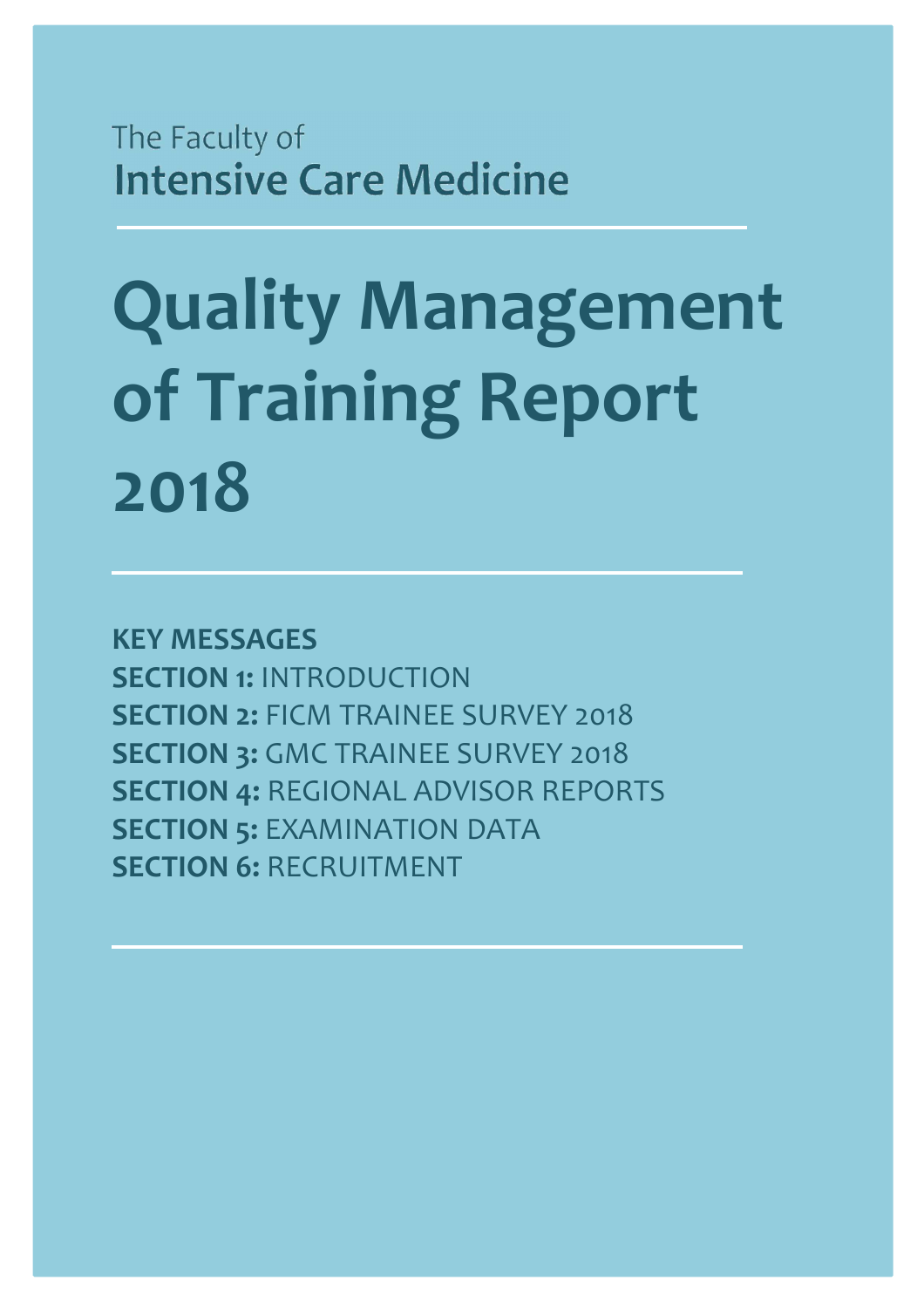# **KEY MESSAGES**

- **1 Training in ICM remains a successful scheme with a high degree of satisfaction amongst trainees**
- 2 **Stage 2 placements are problematic for some dual CCT trainees. Overall there seems to be a signal that combined attachments are acceptable for most dual anaesthetic/ICM trainees**
- 3 **Assessments and the e-portfolio continue to be a burden and this is being addressed with the new curriculum rewrite**
- 4 **There were a large volume of positive comments about the specialty**
- 5 **Local teaching has improved considerably on the GMC survey**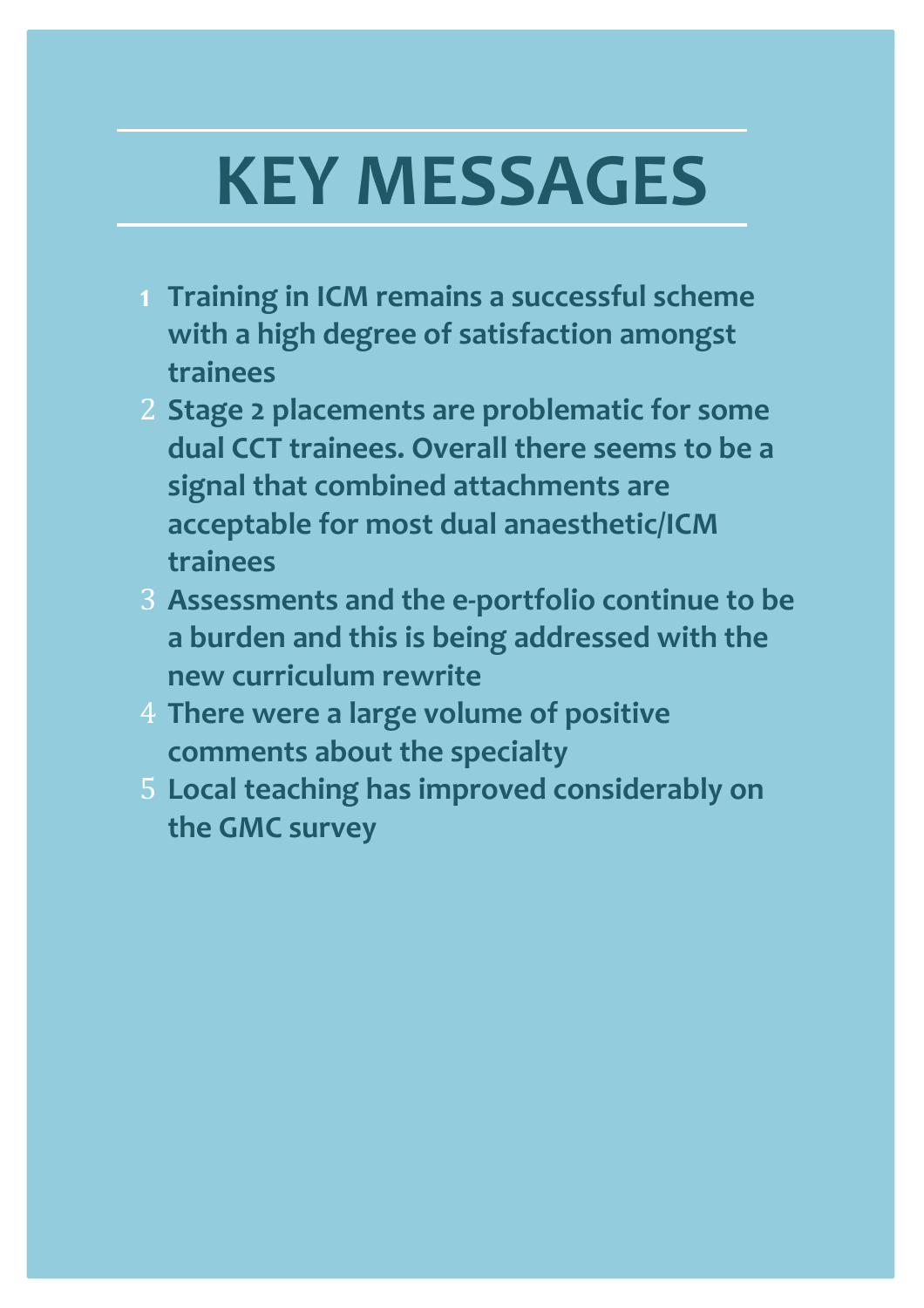#### **SECTION 1: INTRODUCTION Chris Thorpe Quality Lead**

Welcome to the fourth Quality Management of Training Report from the Faculty of Intensive Care Medicine. Quality Assessment for the FICM now sits within the Training, Assessment and Quality Committee and oversees the collection of data that allows the FICM to quality manage its training programme. As with other specialties we look towards a variety of indicators to QA our programme (below). A clear link between changes in training and improvement in the quality of consultants is difficult to prove, but by obtaining data from a number of sources we can monitor the process of training, and help guide sensible and effective changes by measuring the results. In addition to the overview of UK training presented here, detailed breakdowns of data on both trainee and GMC feedback is available to Regional Advisors, and this is one of the main drivers for improvement at the regional and local level.

On a separate note, there is an increasing awareness of the need for support for trainees and the FICM are looking at elements of this along with fatigue and wellbeing. These aspects may influence both actual and perceived training responses and we may in the future be able to drill down into this element.

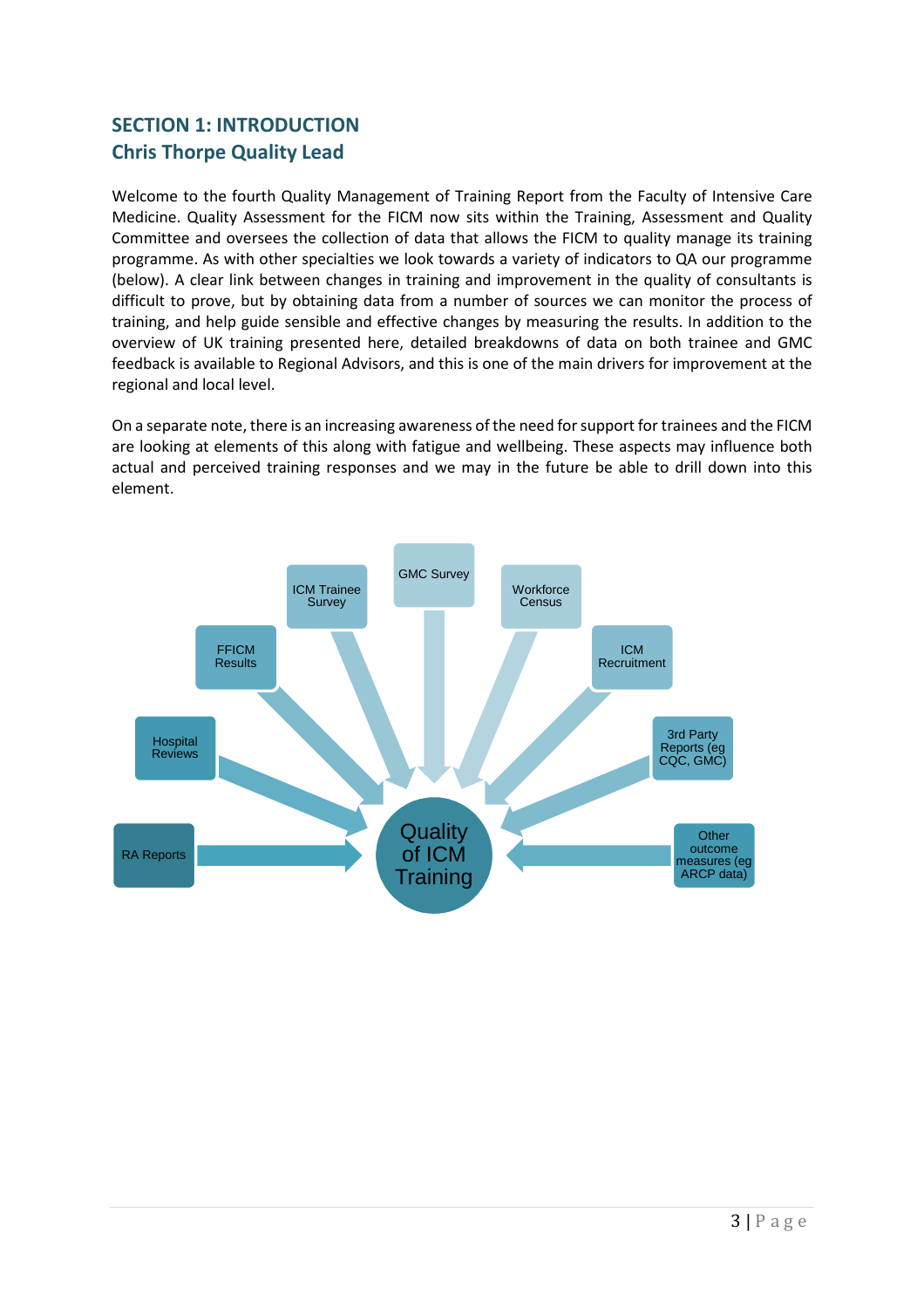#### **SECTION 2: FICM TRAINEE SURVEY 2018 Chris Thorpe Quality Lead**

Each year all trainees registered with the Faculty within the new training scheme receive a link to a 'Survey Monkey' questionnaire. Unlike the GMC survey (which collects data at only the one point in the year), the FICM survey collects detailed data on all attachments undertaken that year. Neither does it have the GMC's requirement of three responses before providing a report by hospital.

The main beneficiaries are regional training programmes. Each RA gets useful information about which attachments the trainee finds helpful, and which that are less than ideal. This allows the RA to make immediate changes to the training programme.

#### **2.1 OVERVIEW OF 2018 RESULTS**

Thank you to all who filled in the trainee survey. It continues to provide us with the most accurate and detailed information on our training programme and continues to inform the training committee. This year we had 444 complete responses and a response rate of 68.7%. This goes up to 72.1% when we include partial responses.

Results are in line with previous years and from the longitudinal data, we can see that problem areas for us remain the medical attachment in stage 1 and organisation of stage 2.

As can be seen, the majority of training is good – where there are problems, the themes are fairly similar to previous years. There is still dissatisfaction with a number of medical posts at stage 1. In some cases this arises from the lack of understanding of the ICM trainee's needs by supervisors, and in some the medical attachment itself is not of a high enough quality.

For 2018 I would like to look in detail at two points of interest: detail on attachments in stage 2 and general comments about the programme.

#### **Stage 2 attachments**

This year we looked at a breakdown of the stage 2 specialist attachments. There have been consistent comments that this year has been awkward to deliver, with some trainees finding that it did not meet their needs. Attachments can be in anaesthetics alone, critical care alone or a combination of the two and we were interested in whether there was a signal that trainees had a better experience in a particular organisation of the three-month block.

Although numbers are small, it looks as though a combination of anaesthetics and ICM provides reasonable training. Attachments in critical care alone did not fare as well in cardiothoracic and neurosciences. Comments on the reason for attachments being inappropriate focused on a lack of formal teaching, limited opportunities for intervention as a non-anaesthetist, lack of theatre experience and a lack of differentiation between different grades.

#### Cardiothoracic attachments

|               | Anaesthesia | Anaesthesia/ICM | <b>ICM</b> |
|---------------|-------------|-----------------|------------|
| Excellent     |             | 1 G             |            |
| Appropriate   |             |                 |            |
| Inappropriate |             |                 |            |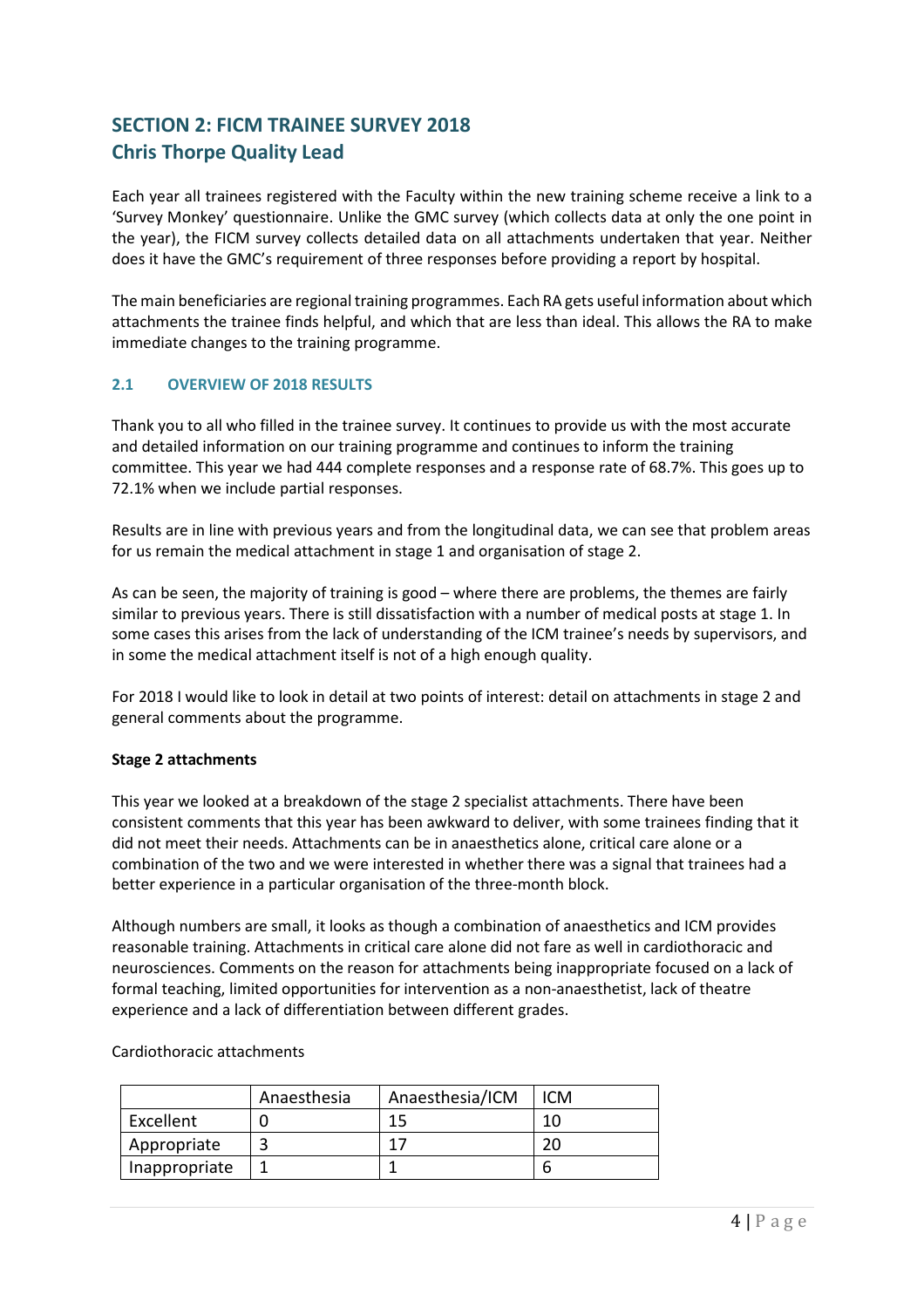Neurosciences attachment

|               | Anaesthesia | Anaesthesia/ICM | ICM |
|---------------|-------------|-----------------|-----|
| Excellent     |             | 1 ቦ             | 14  |
| Appropriate   |             | 18              |     |
| Inappropriate |             |                 |     |

Paediatrics attachment

|               | Anaesthesia | Anaesthesia/ICM | ICM |
|---------------|-------------|-----------------|-----|
| Excellent     |             |                 |     |
| Appropriate   |             |                 |     |
| Inappropriate |             |                 |     |

#### **Comments on the ICM programme**

Secondly, I would like to focus on the general comments about the ICM training programme. Thank you very much to all the trainees on giving us such detailed information.

### This is particularly valuable at the moment as we are currently changing the curriculum, and have an opportunity to change things for the better

All comments have been anonymised and circulated to the curriculum development group. Here are some example comments:

1. Assessments and the e-portfolio: a huge amount of comments on this – by far and away the most problematic area for many trainees.

The volume of paperwork required for ICM and commonly the repetition is a significant factor in training. It can be arduous and eats into clinical training time, especially without dedicated time to complete the growing paperwork required. This is even more apparent when dual training and has led to some of my colleagues leaving the ICM programme.

*The burden of paperwork and non-clinical commitments weighs heavily on ICM trainees* 

The curriculum/e-portfolio/logbook requires so much time spent on it that it detracts from the time I should be spending educating myself about the clinical needs of my patients.

*The requirements are too onerous. By the time you finish ticking the boxes no one wants to talk about anything of significance.*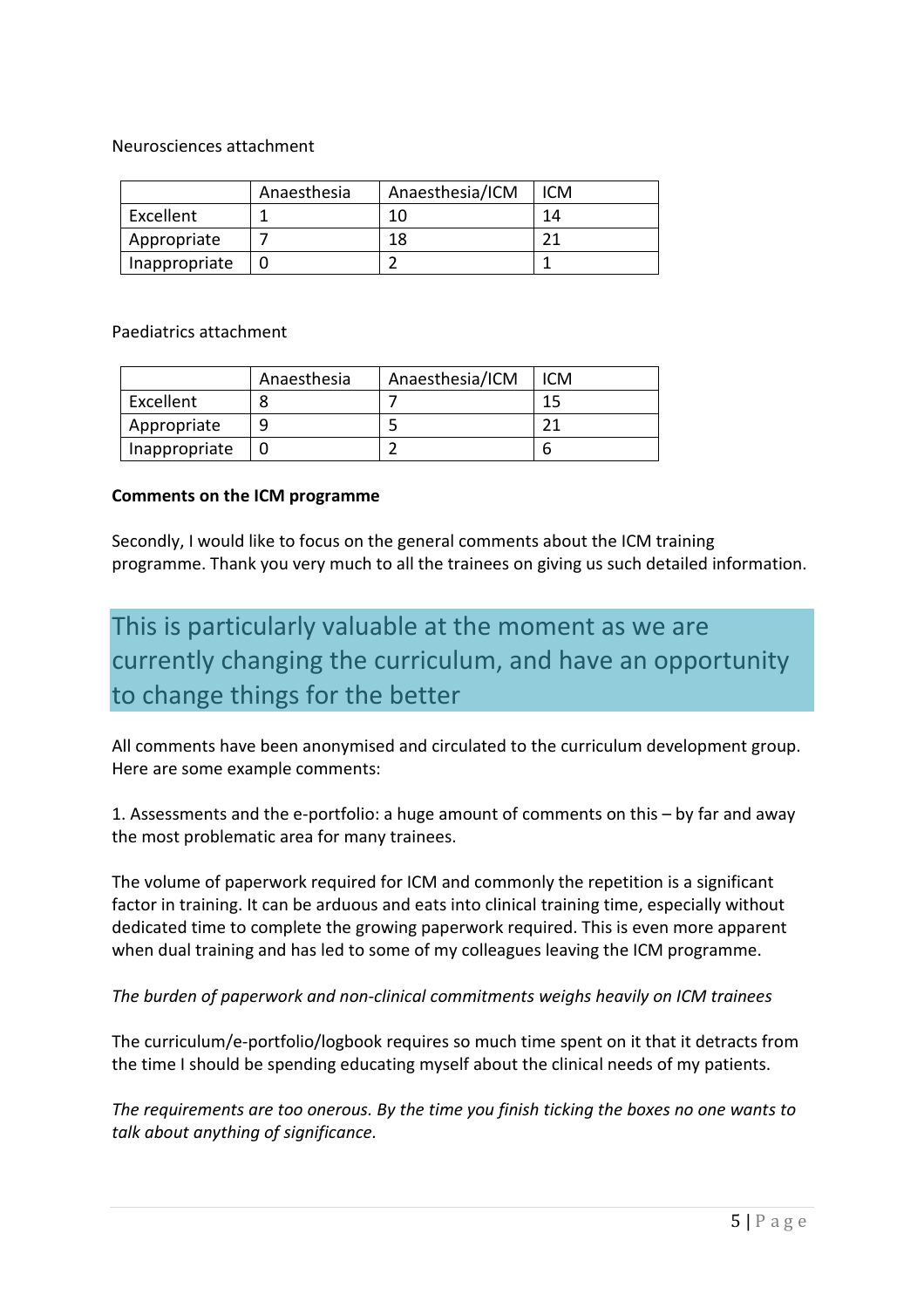Overall very happy with my training but the numerous competencies continue to be a burden and continue to detract from training.

*The portfolio is difficult to use and completing the extensive list of curriculum items is a laborious process which I don't think is a useful process to a trainee.* 

It's a real bind having to duplicate paperwork for ICM and anaesthesia between the eportfolios. A more efficient way of downloading single WBAs would be helpful.

*The part of ICM training that impacts most significantly on my life is the balance of the two, non-interactive portfolios. The ICM one is quite cumbersome at times and the inabilities to link between the two specialties' portfolios makes a lot of extra work for us, added on top of our clinical commitments, exams, QUIPs, audits and other CV enhancing essentials. In my experience, it appears to be a significant detraction to a lot of would-be dual trainees and a significant burden to current dual trainees.* 

FICM is currently exploring new providers for the e-Portfolio system and realises that addressing the burden of assessment for both trainees and trainers is crucial. FICM's Curriculum Working Group are currently revising the curriculum in line with the GMC's new standards for postgraduate curricula that will significantly reduce the number of assessments.

#### 2. Exam comments

I have thoroughly enjoyed my special skills year in NICU, PICU and CTCC. This is an excellent development in the training programme. (However) demanding (the exam) is achieved within stage 2 adds additional stress to trainees working a demanding job with high out of hours requirements. Please reconsider what is hoped to be achieved with this exam and why a constraint of passing within stage 2 has been added.

*Stage 2 is challenging and enjoyable but very busy. I am strongly of the opinion that the FFICM MCQ should be sat in stage 1. The constant studying for exams in stage 2 is a distraction to the specialty posts we are assigned to and I would have got more out of training in this time if I only had one exam to sit.* 

It has been very difficult to do the exams and complete two separate electronic portfolios that in no way interact with each other. There should definitely be more flexibility as some things are just impossible to achieve if not in a dedicated ICM post when in the other speciality.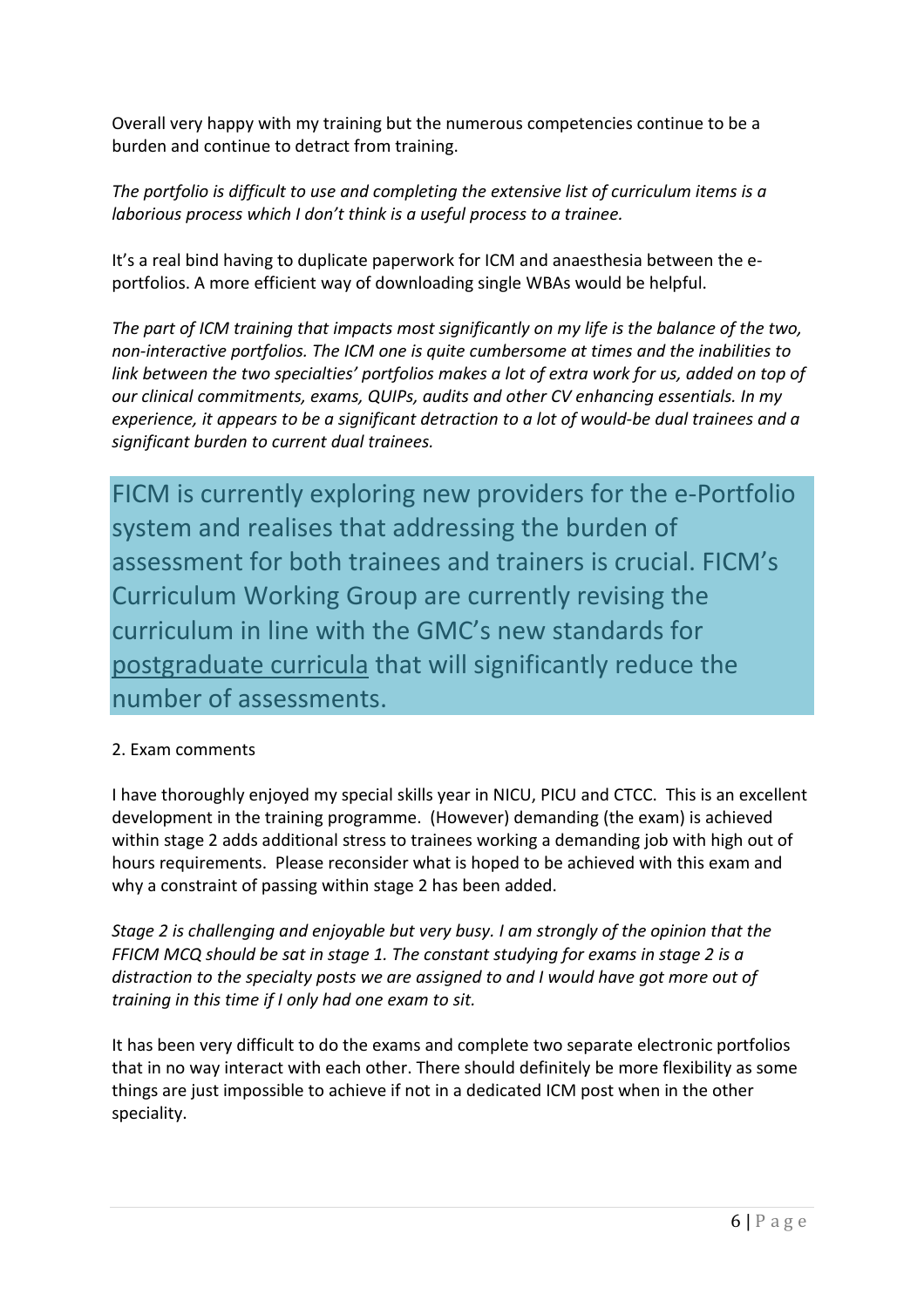The timing of the FFICM exam has been discussed at the FICM's Training, Assessment and Quality Committee and they will be submitting a proposal to the Examinations Committee regarding increasing the flexibility for trainees.

#### **What do you enjoy most about working in critical care?**

There were also a large number of positive comments about the individual attachments and clearly trainees are still enjoying and getting the most out of their training. As an extra this year, we asked the trainees what they enjoy most out of critical care.

|                             | <b>Numbers</b> | Ranking |
|-----------------------------|----------------|---------|
| Variable and challenging    | 307            | 1       |
| case mix                    |                |         |
| Feeling like you make a     | 73             | 2       |
| difference to the care of   |                |         |
| patients and their families |                |         |
| Working in a                | 39             | 3       |
| multidisciplinary team      |                |         |
| Supportive colleagues       | 15             | 4       |
| <b>Research Interests</b>   | 3              | 5       |

So variable and challenging case mix gets the prize – however, there were plenty of comments that they wanted to tick more than one box!

#### **Rest Facilities**

Lastly, we also looked at the availability of rest facilities, a very important part of safe working for shift work. It is great to see that most attachments provided facilities for rest and important for those that do not provide facilities (16.45%) to know that most others do and they are falling behind.

#### **How would you rate the standard of training in this placement?**

|                               |               | Number | Percentage | 2017 | 2016 |
|-------------------------------|---------------|--------|------------|------|------|
| <b>Intensive Care stage 1</b> | Excellent     | 57     | 36%        | 47%  | 45%  |
|                               | Appropriate   | 91     | 58%        | 46%  | 44%  |
|                               | Inappropriate | 10     | 6%         | 7%   | 10%  |
|                               |               |        |            |      |      |
| <b>Anaesthetics stage 1</b>   | Excellent     | 49     | 44%        | 47%  | 49%  |
|                               | Appropriate   | 57     | 51%        | 50%  | 36%  |
|                               | Inappropriate | 5      | 5%         | 3%   | 15%  |
|                               |               |        |            |      |      |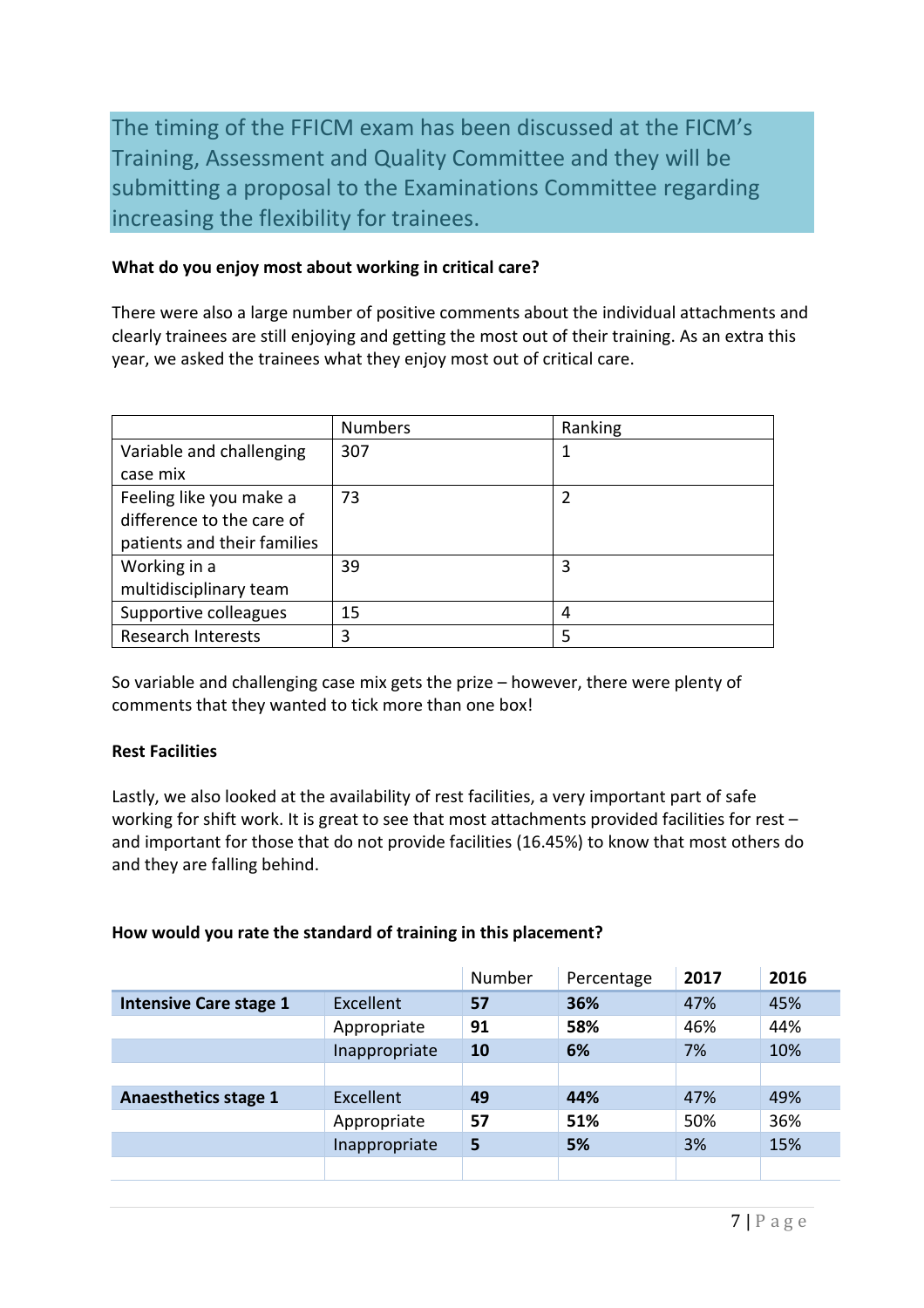| <b>Medicine stage 1</b>       | Excellent        | 8                       | 16% | 16% | 24%  |
|-------------------------------|------------------|-------------------------|-----|-----|------|
|                               | Appropriate      | 24                      | 48% | 54% | 72%  |
|                               | Inappropriate    | 18                      | 36% | 30% | 12%  |
|                               |                  |                         |     |     |      |
| <b>Cardiothoracic stage 2</b> | Excellent        | 25                      | 34% | 29% | 18%  |
|                               | Appropriate      | 40                      | 55% | 62% | 65%  |
|                               | Inappropriate    | 8                       | 11% | 9%  | 18%  |
|                               |                  |                         |     |     |      |
| <b>Neurosciences stage 2</b>  | Excellent        | 25                      | 34% | 37% | 45%  |
|                               | Appropriate      | 46                      | 62% | 55% | 50%  |
|                               | Inappropriate    | $\overline{\mathbf{3}}$ | 4%  | 8%  | 5%   |
|                               |                  |                         |     |     |      |
| <b>Paediatrics stage 2</b>    | <b>Excellent</b> | 30                      | 41% | 33% | 42%  |
|                               | Appropriate      | 35                      | 48% | 56% | 52%  |
|                               | Inappropriate    | 8                       | 11% | 11% | 5%   |
|                               |                  |                         |     |     |      |
| <b>Intensive Care stage 2</b> | Excellent        | 25                      | 46% | 44% | 53%  |
|                               | Appropriate      | 27                      | 50% | 49% | 46%  |
|                               | Inappropriate    | $\overline{2}$          | 4%  | 7%  | 0%   |
|                               |                  |                         |     |     |      |
| Special skills year stage 2   | <b>Excellent</b> | $\overline{7}$          | 44% | 46% |      |
|                               | Appropriate      | 9                       | 56% | 43% |      |
|                               | Inappropriate    | $\bf{0}$                | 0%  | 10% |      |
|                               |                  |                         |     |     |      |
| <b>Intensive Care stage 3</b> | Excellent        | $\overline{7}$          | 70% | 54% | 100% |
|                               | Appropriate      | 3                       | 30% | 46% | 0%   |
|                               | Inappropriate    | $\mathbf{0}$            | 0%  | 0%  | 0%   |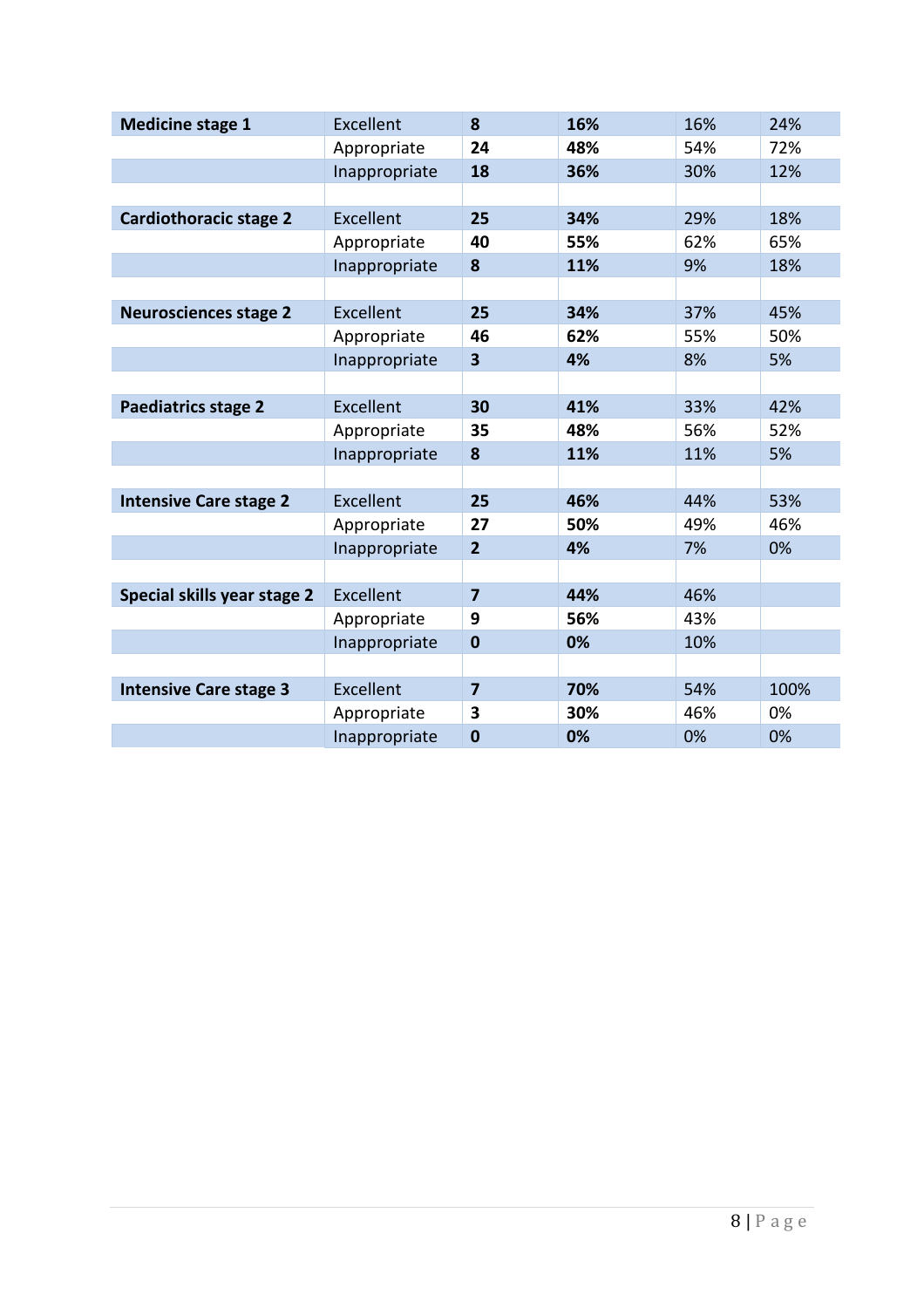#### **SECTION 3: GMC TRAINEE SURVEY 2018 Chris Thorpe Quality Lead**

#### **3.1 THE ROLE OF THE GMC**

The GMC is responsible for ensuring both undergraduate and postgraduate training standards are upheld and does this though the Quality Assurance Framework, which is summarised below:



*The Quality Assurance Framework (from the GMC)*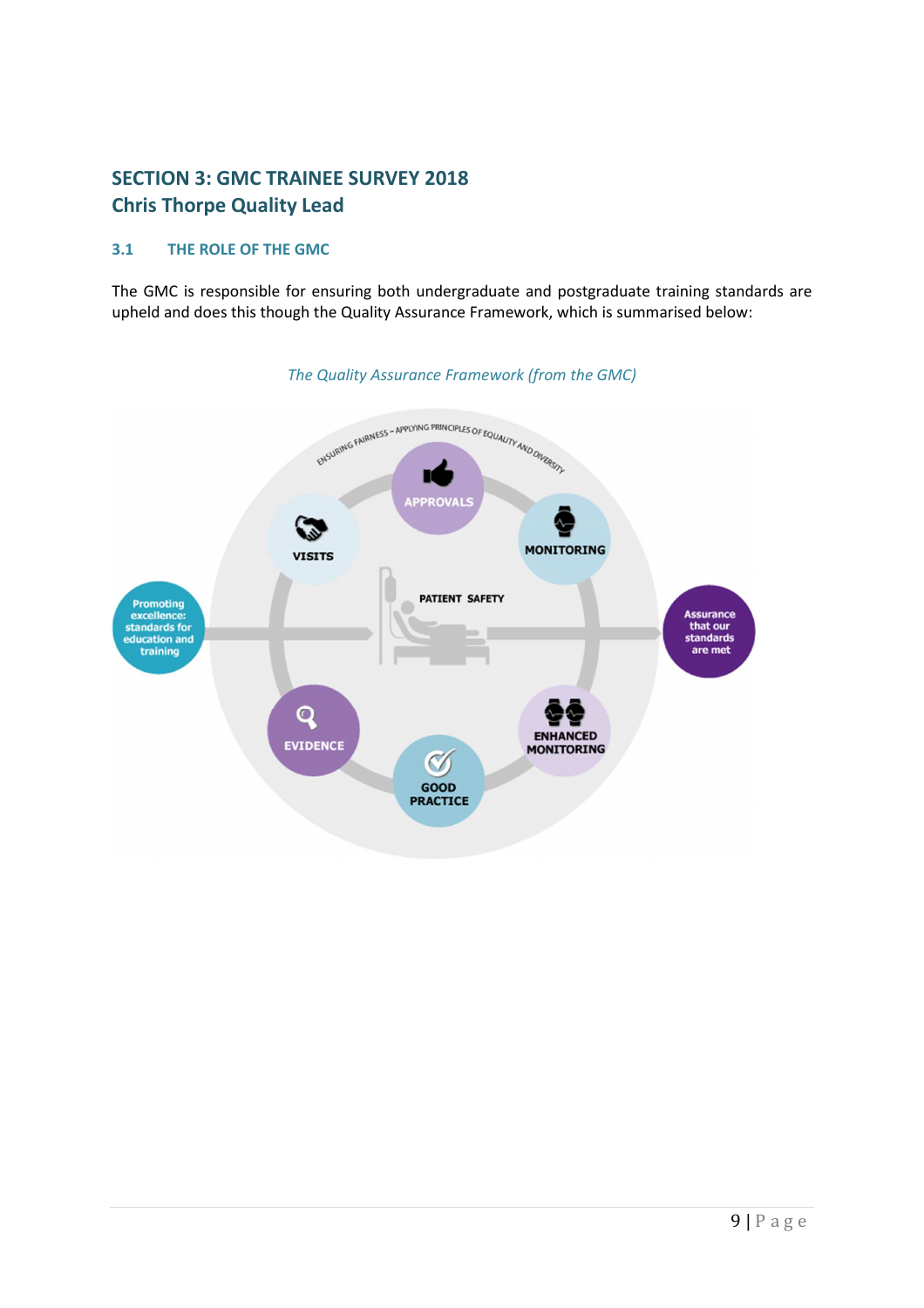#### **3.2 OVERALL RESULTS FROM THE GMC SURVEY 2018**

Scores are out of 100. Results are from all higher ICM trainees.

| <b>Indicator</b>                     | 2012  | 2013  | 2014  | 2015  | 2016  | 2017  | 2018  |
|--------------------------------------|-------|-------|-------|-------|-------|-------|-------|
| <b>Overall Satisfaction</b>          | 87.37 | 81.05 | 84.35 | 82.1  | 83.71 | 81.02 | 80.79 |
| <b>Clinical Supervision</b>          | 95.4  | 92.53 | 93.59 | 93.1  | 93.11 | 94.67 | 94.91 |
| Clinical Supervision out<br>of hours |       |       |       | 92.37 | 93.26 | 93.64 | 92.77 |
| Reporting systems                    |       |       |       |       | 76.96 | 78.01 | 78.79 |
| <b>Work Load</b>                     | 42.61 | 45.58 | 45.5  | 49.7  | 47.05 | 51.08 | 51.17 |
| Teamwork                             |       |       |       |       |       | 73.8  | 74.27 |
| Handover                             | 78.25 | 74.11 | 73.44 | 75.35 | 73.76 | 73.59 | 67.83 |
| Supportive environment               |       |       |       | 78.13 | 78.87 | 76.09 | 75.74 |
| Induction                            | 87.35 | 85.43 | 87.9  | 88.7  | 87.37 | 83.02 | 81.36 |
| Adequate Experience                  | 89.61 | 80.96 | 83.8  | 81.77 | 84.51 | 80.13 | 78.68 |
| <b>Curriculum Coverage</b>           |       |       |       |       |       | 76.98 | 75.66 |
| <b>Educational Governance</b>        |       |       |       |       |       | 76.35 | 76.37 |
| <b>Educational Supervision</b>       | 82.35 | 80.24 | 87.04 | 86.36 | 92.69 | 89.64 | 86.94 |
| Feedback                             | 75.71 | 71.24 | 73.77 | 75.77 | 77.47 | 71.3  | 71.55 |
| <b>Local Teaching</b>                | 62.88 | 63.41 | 65.67 | 64.63 | 66.32 | 63.53 | 73.54 |
| <b>Regional Teaching</b>             | 67.09 | 68.03 | 66.26 | 65.92 | 65.4  | 66.54 | 68.63 |
| <b>Study Leave</b>                   | 72.14 | 66.84 | 68.19 | 71.84 | 73.04 | 64.49 | 64.26 |
| Rota Design                          |       |       |       |       |       |       | 65.64 |

Overall most responses to the GMC survey from ICM trainees remain similar to 2017. Of note, local teaching has improved considerably compared to previous years, a tribute to the hard work put in by tutors and all members of the team involved with their programmes. We continue to score very well in clinical supervision, both in and out of hours. In a complex acute specialty this is a notable achievement.

In 2018 there were no outliers in the overall figures so we were comparable with other schemes.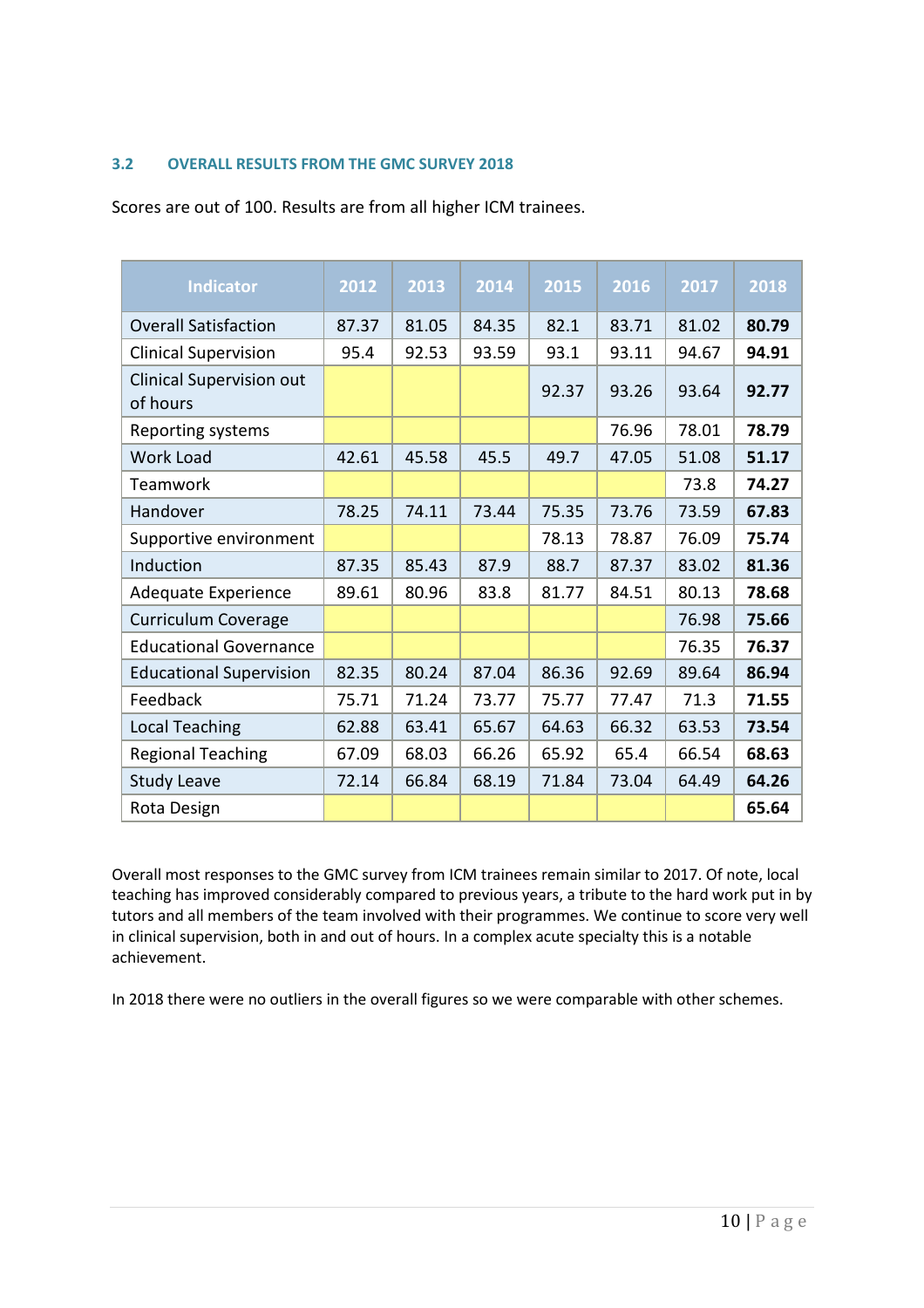#### **SECTION 4: REGIONAL ADVISOR REPORTS Mark Carpenter Lead RA**

This year the RA reports were conducted through the survey monkey online platform. 29 out of 32 RAs submitted reports.

#### **4.1 EDUCATIONAL ENVIRONMENT FOR TRAINERS**

From the 2017 report this was improved with the majority of FTs having time within their job plans to discharge their duties.

#### **4.2 TRAINING SUCCESSES**

Significant numbers of training successes highlighted by RAs throughout the 4 nations. The Northwest School of ICM presented their success with their own medical posts that can be allocated by the ICM TPD. Other schools presented flexible routes by which they allocate medicine and anaesthesia posts as required.

#### **4.3 TRAINING CONCERNS**

Post numbers and allocation remains a problem in a number of regions. Those regions struggling to be able to recruit sufficient trainees have been in discussion with postgraduate deans. Several regions have taken the opportunity to use the Faculty engagement events to promote the need to support further recruitment which has been useful.

Comments about competency and e-portfolio burden continue, but with the acknowledgement that the new curriculum is likely to reduce this burden. The work by the trainee reps and TAQ to look at ways to reduce this burden have been recirculated to trainers in the regions.

#### **4.4 FICE/CUSIC TRAINING**

FICE is clearly becoming more established across the country with only a few regions unable to provide coverage.

#### **4.5 MORALE**

The continuing issue of morale was mentioned in a number of reports with a variety of ways of improving morale being listed under training successes in many regions with wellbeing days and events throughout the country. Evidence from attrition rates would suggest that ICM as a specialty with low morale or high burn-out is largely "Fake News" and the faculty committees are working to recognise and publicise a positive message of ICM as an interesting a varied specialty with a good work-life balance.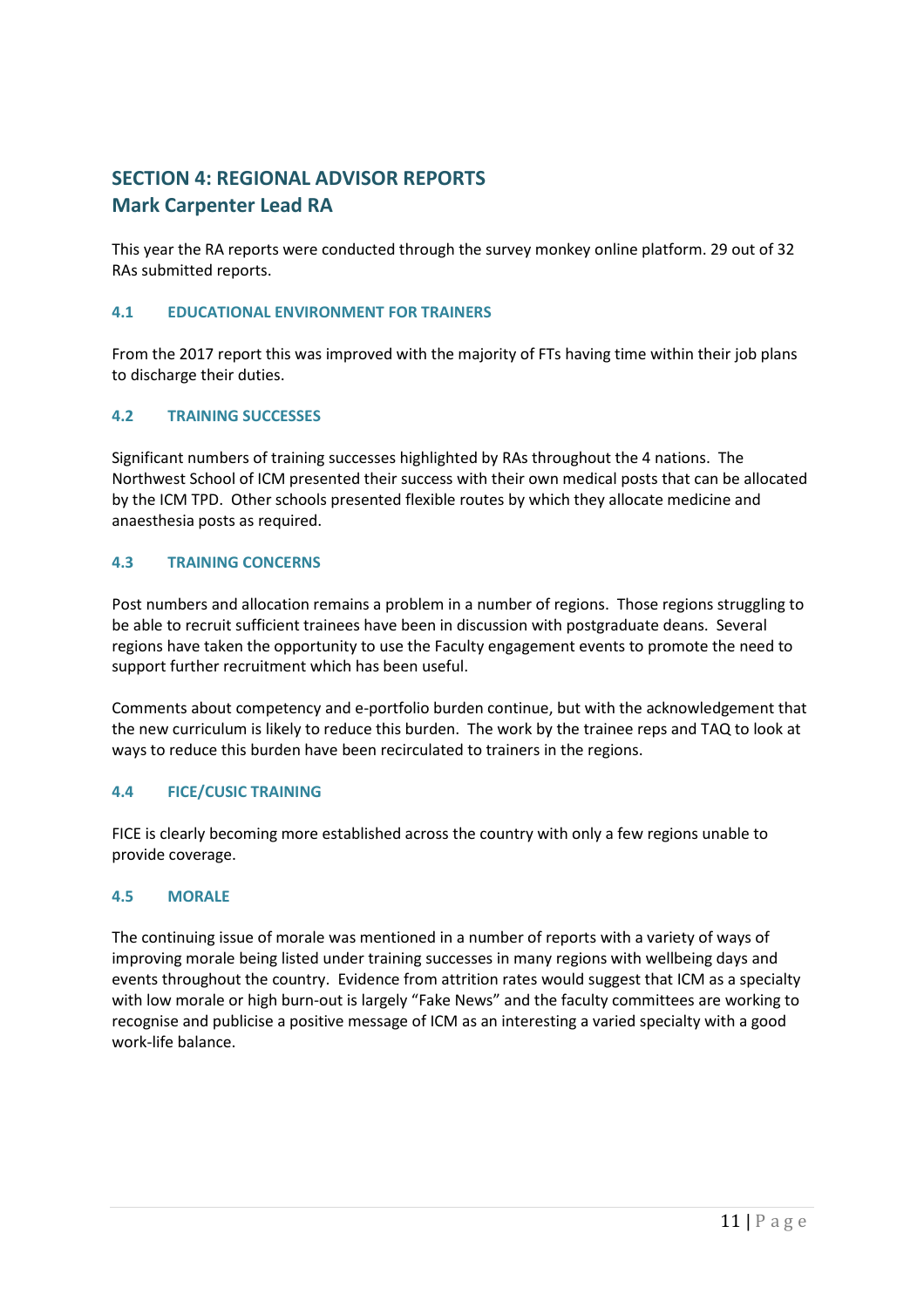#### **SECTION 5: EXAMINATION DATA Andy Cohen Chair FICM Examiners**

The FFICM exam is organised and managed by the College exams department. The department provides a bridge between multiple interested parties such as examiners, candidates, the Faculty and GMC. It also supports the FFICM Examinations Committee and the subgroups representing each component of the exam.

At its meeting in October 2018 the FFICM Examinations Committee Sub Group agreed to formalise the process for standard setting in the exam and asked the current lead, Dr Cockings, to implement this. It is envisaged that a small number of interested examiners would join Dr Cockings and work with the exams department professional statisticians to examine methods of standard setting in the exam, the marking scheme used and advise on data collection. It is hoped that this will allow continued exam development; increase feedback of information to examiners about their own performance; assist with examiner training and inform the appraisal process.

At the last exam sitting 6 new examiners were welcomed to the FFICM. All new examiners have experience of training and assessment but in addition were invited to attend a new examiner training day before the exam. New examiners are paired with experienced examiners when they start examining and are appraised after they have taken part in two exams. Appraisals are also offered to established examiners. It has been agreed to admit a further 7 examiners in summer 2019.

The FFICM machine marked test is currently under review. The GMC has expressed the view that it would like this part of the exam to change over time from the current format of 60 multiple true false questions and 30 single best answer questions to all single best answer. It has been suggested that the current guidance on writing single best answer questions should change from all options offered to the candidate being correct, with the candidate selecting the best possible answer, to all options being feasible. Permitting incorrect options to be offered allows a wider range of questions to be asked and removes subjectivity about what is acceptable. This would bring the Faculty in line with a number of other colleges.

In January 2018, 111 candidates sat the exam, of whom 97 passed (87%). The pass mark was 68% and the reliability was 0.7254. In July 2018, 59 candidates sat the written exam, of whom 39 passed (67%). The pass mark was 66%. Exam reliability was 0.571 calculated using KR20. Candidates are free to sit the oral exam immediately following the machine marked test or up to 3 years after. Once the oral exam is attempted, if one component is failed candidates are permitted to take the single pass forward for a further two years. Thus the cohort of candidates taking the oral exam cannot be compared to those that sat the previous machine marked test.

The Borderline Regression (BR) and Hofstee methods are used in the standard setting of the SOEs, with Hofstee being used to cross reference the result achieved from the BR method.

In April 2018, 105 candidates sat the SOE. Of the 105, 78 (74%) passed the SOE component. 10 candidates sat the SOE with a previous pass in the OSCE. 7 from 10 passed giving a 70% pass rate for SOE only applicants.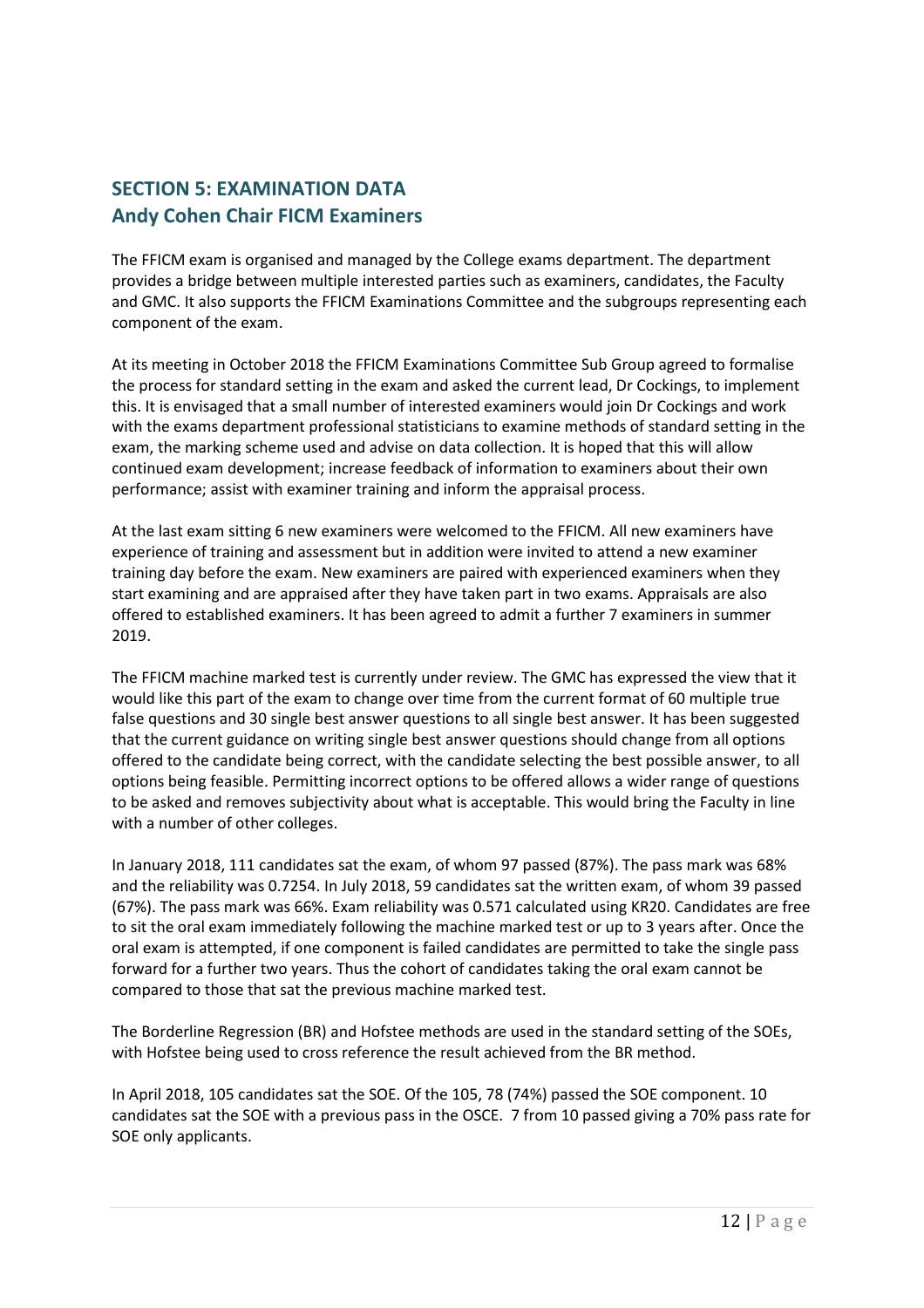In October 2018, 73 candidates sat the SOE. Of the 73, 53 (73%) passed the SOE component. 12 candidates sat the SOE with a previous pass in the OSCE. 10 from 12 passed giving a 83% pass rate for SOE only applicants.

OSCE Standard setting is performed using modified Angoff referencing by the OSCE working party prior to the exam being taken and a cumulative pass mark for each paper agreed. In April 2018, 104 candidates sat the OSCE. Of the 104, 68 (65%) passed this component. 9 candidates sat the OSCE with a previous pass in the SOE. 3 candidates passed, giving a 33% pass rate for OSCE only candidates.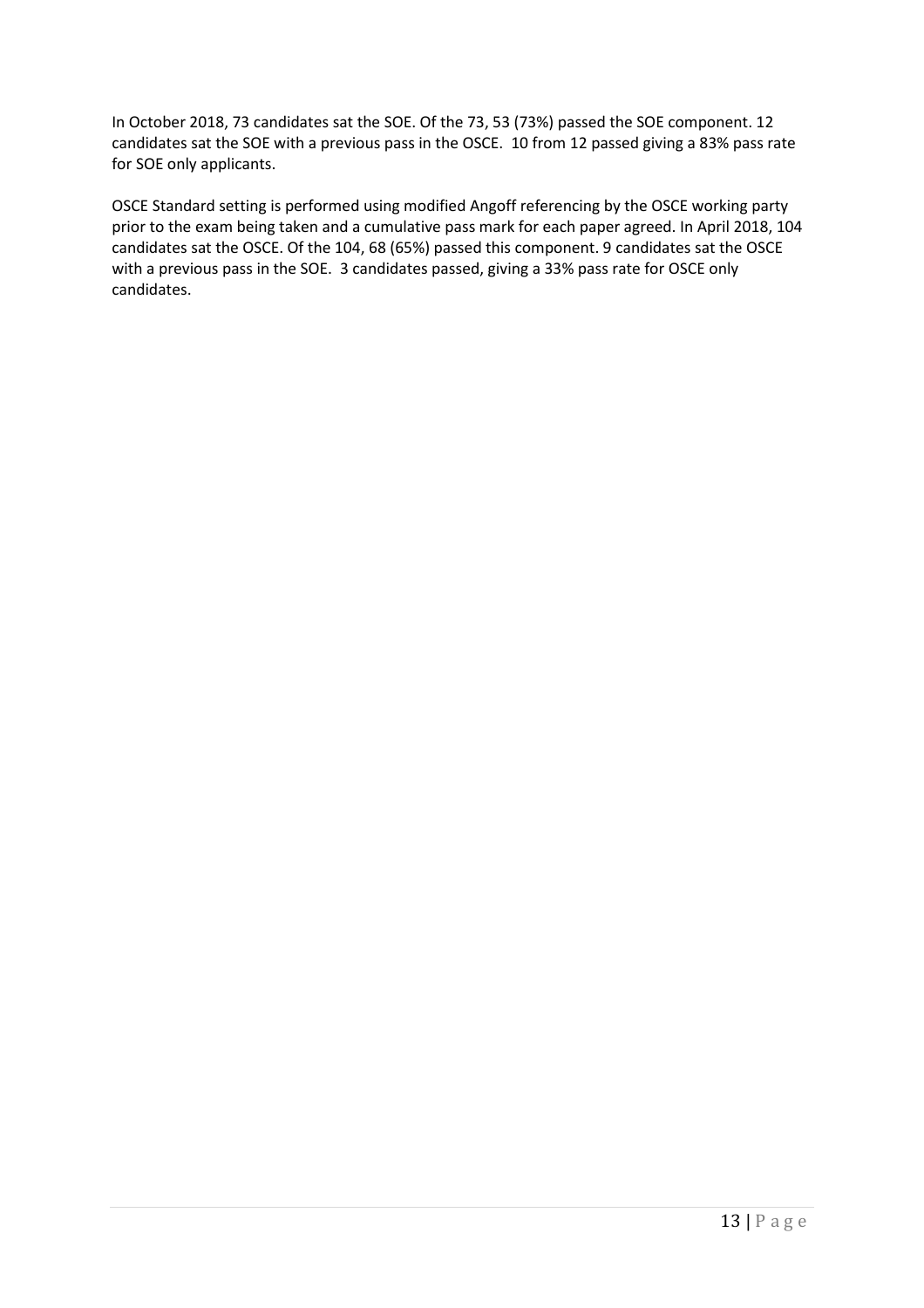#### **SECTION 6: RECRUITMENT Jonathan Goodall FICM CRW Careers Lead**

#### **QA Process**

The QA process is now embedded as an integral part of the FICM recruitment process. It is fully supported by both the CRW and the interviewers and recognised as beneficial by the lay representatives reviewing the recruitment process.

#### **Changes to process for 2018**

- 1. There were no structural changes to the recruitment process this year. Panel members were required for the four face to face stations, along with a Quality Assurance lead for each day.
- 2. The process for Quality Assurance Assessors (QAA) followed the now established pattern developed in 2016. QAAs attended plenary briefing, station specific briefing for the station they were due to QA along with QA briefings at both the start and the end of each day.
- 3. Clear guidance and a 'QA specific' timetable were provided for each QAA, along with appropriate documentation in an 'Assessors Pack' prepared in advance of each day by administrative staff.
- 4. A revised assessment form was used for 2017.

#### **Key Principle of ICM Interviews**

In line with established processes, interviews were conducted using the following key principles:

- Interviews adhered to the format in interview guidance
- Was appropriate supporting paperwork for interviewers available?
- Appropriate training available for all interviewers
- Had interviewers received equality and diversity training within the previous 3 years?
- Were there candidates with special requirements?
- Candidates were treated with fairness, politeness and respect
- Was there discussion around calibration and scoring before the interviews started?
- Appropriateness of scoring
- Published criteria followed
- Interview panel provided feedback on suitability of questions
- Mechanisms for highlighting probity issues in place

Adherence to these was assessed by the QAA in each station. In 100% of interviews observed during this process, all the above key principles were adhered to.

The introduction of electronic scoring was widely welcomed by the interviewers. This made a significant impact on the QA process too, removing the requirement to recheck calculations and transcription for errors.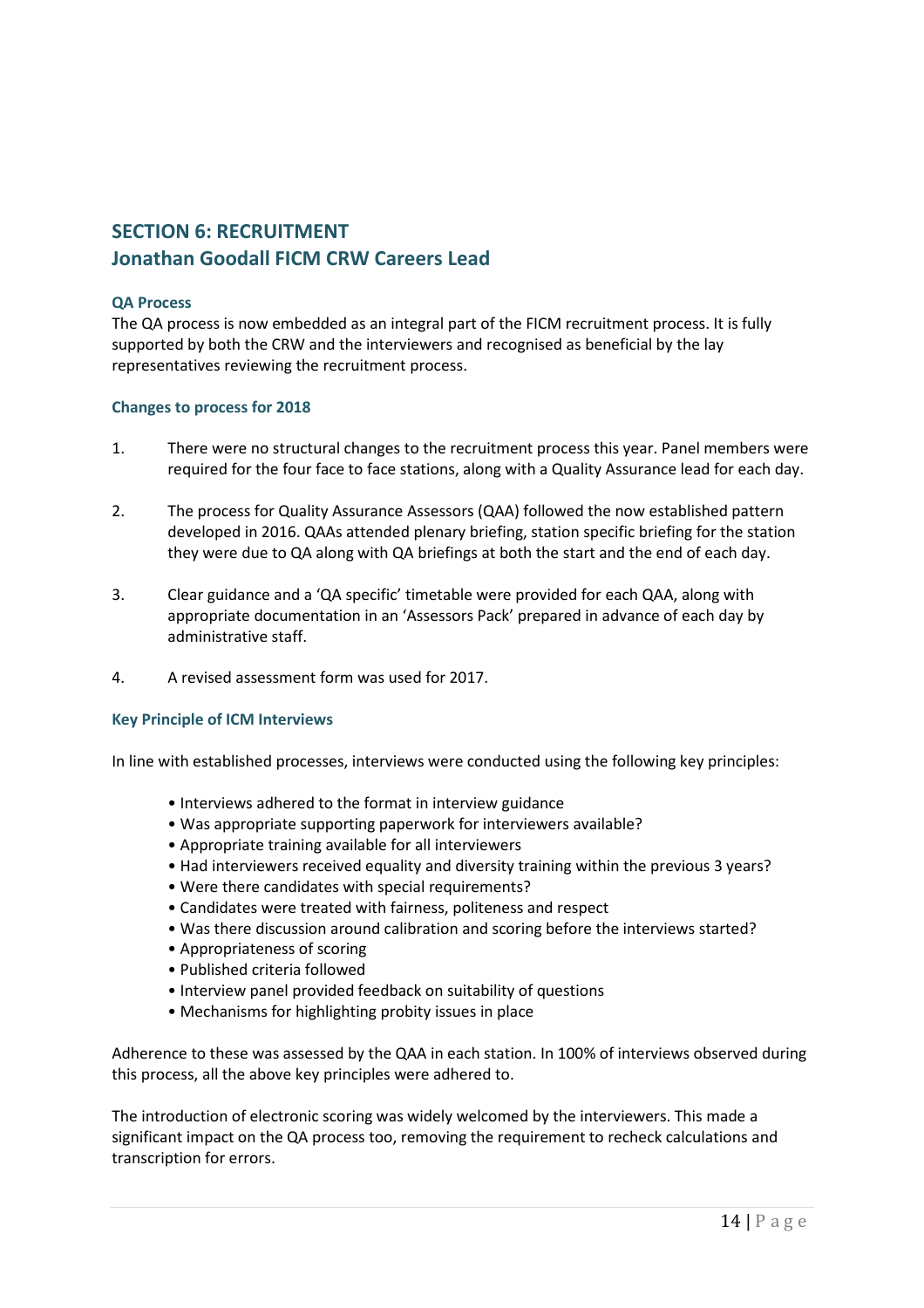#### **Recommendations for 2019 Interview Process**

- The process continues to work well and needs minor refinements only. As in previous years, QAAs were impressed with both the quality of the material, the questions and the conduct of the interviews.
- The person leading the briefing needs to have written guidance as to what needs to be included: it was found to be very different at the same station on consecutive days in 2018.
- The person leading the briefing session should check that all interviewers for that station are present before starting the briefing process.

#### **QA Process**

- The QA process works well and was improved by the changes made since 2016.
- The attendance of QAAs at the briefings (plenary and station specific) is essential, as is providing QAAs with station information (including scoring matrices and a tailored timetable).
- The shortened QA questionnaire was felt to be an improvement by QAAs.